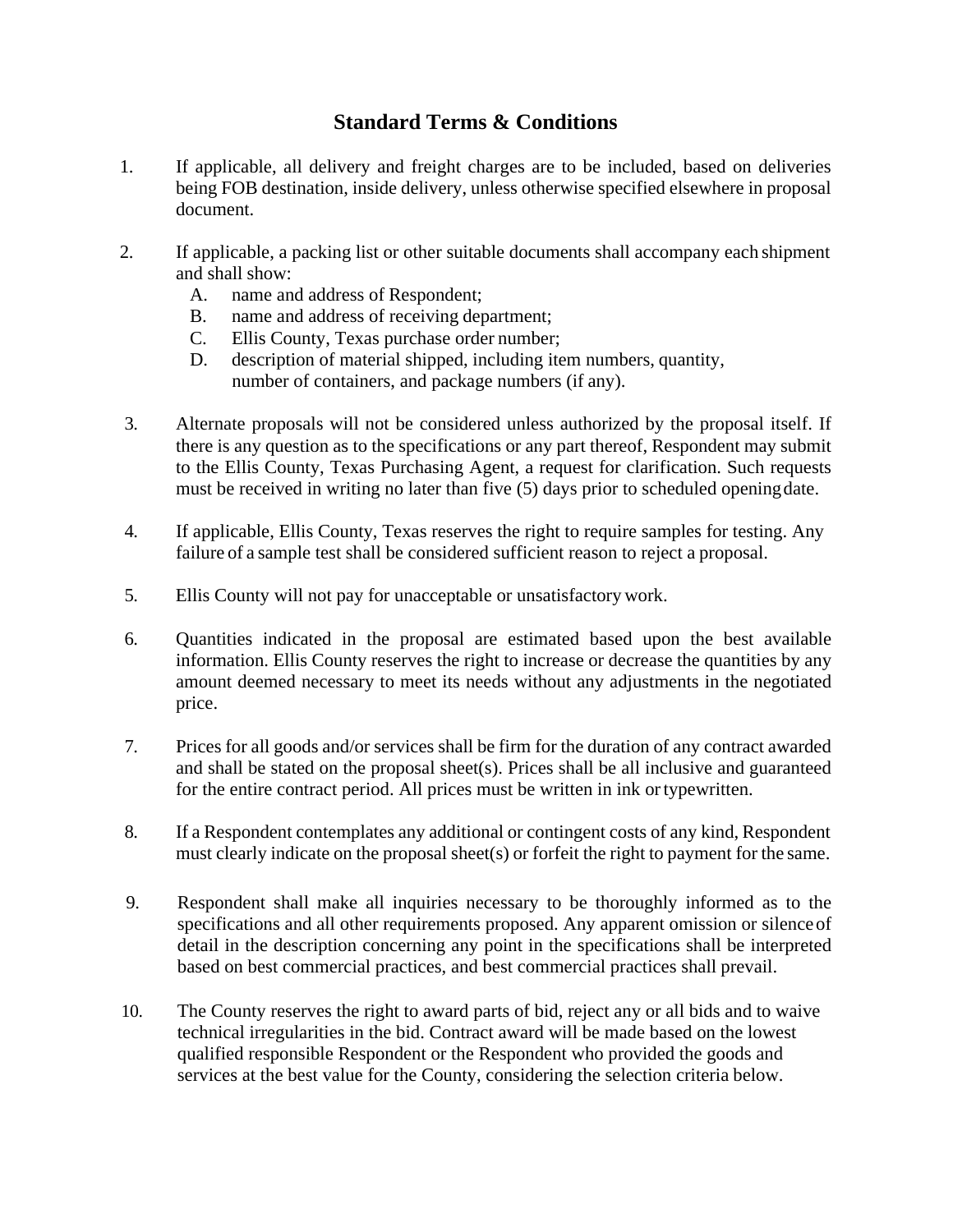Best Value Selection Criteria:

- A. The County will evaluate all submissions by reviewing and rating each based on the following criteria, which are ranked in order of importance: (Unless Expanded Criteria is Included in the Request for Proposal)
	- 1. The extent to which the Respondent's services meet the County's needs and specification, as stated in the bid.
	- 2. Experience, qualifications and quality of the Respondent's services
	- 3. Reputation of Respondent
	- 4. Any relevant criteria specifically listed in the bid
	- 5. Cost to the County
	- 6. Best value for the County. The County may use a "best value" selection process, which is based on a combination of cost and qualitative consideration. The qualitative consideration may include, but are not limited to: experience, qualifications and quality of the Respondent's services; reputation of Respondent; financial resources; and any relevant criteria specifically listed in the bid.
	- 7. Vendor's past performance record with Ellis County
	- 8. Vendor's safety record
	- 9. Ellis County's evaluation of the vendor's ability
- B. The Respondent may be required to make an oral presentation to the Commissioners Court to further present their qualification. These presentations shall provide the Respondent the opportunity to clarify their response and ensure a mutual understanding of the work to be performed.
- C. The County reserves the right, where it may serve the County's best interest, to request additional information or clarifications from Respondents. The County reserves the right to negotiate any and all elements of any Respondent's proposal.

The County reserves the right to award in lump sum or to multiple vendors or as primary, secondary and tertiary award winners.

- 11. Invoices shall be sent to the department or office requesting the product. Ellis County mailing address is 109 S. Jackson St., Waxahachie, TX 75165. Invoices must detail the materials/equipment/services delivered and must reference the Ellis County Purchase Order Number or BidNumber to include expiration date. Invoices are processed according to the Accounts Payable Cutoff Schedule found of the Ellis County website.
- 12. Items supplied under this contract shall be subject to approval by Ellis County. Item(s) found to be defective or not meeting specifications shall be picked up and replaced by the successful Respondent within one (1) week after notification, at no expense to Ellis County. Failure to pick up item(s) within one week will constitute a donation to Ellis County for disposition as deemed appropriate.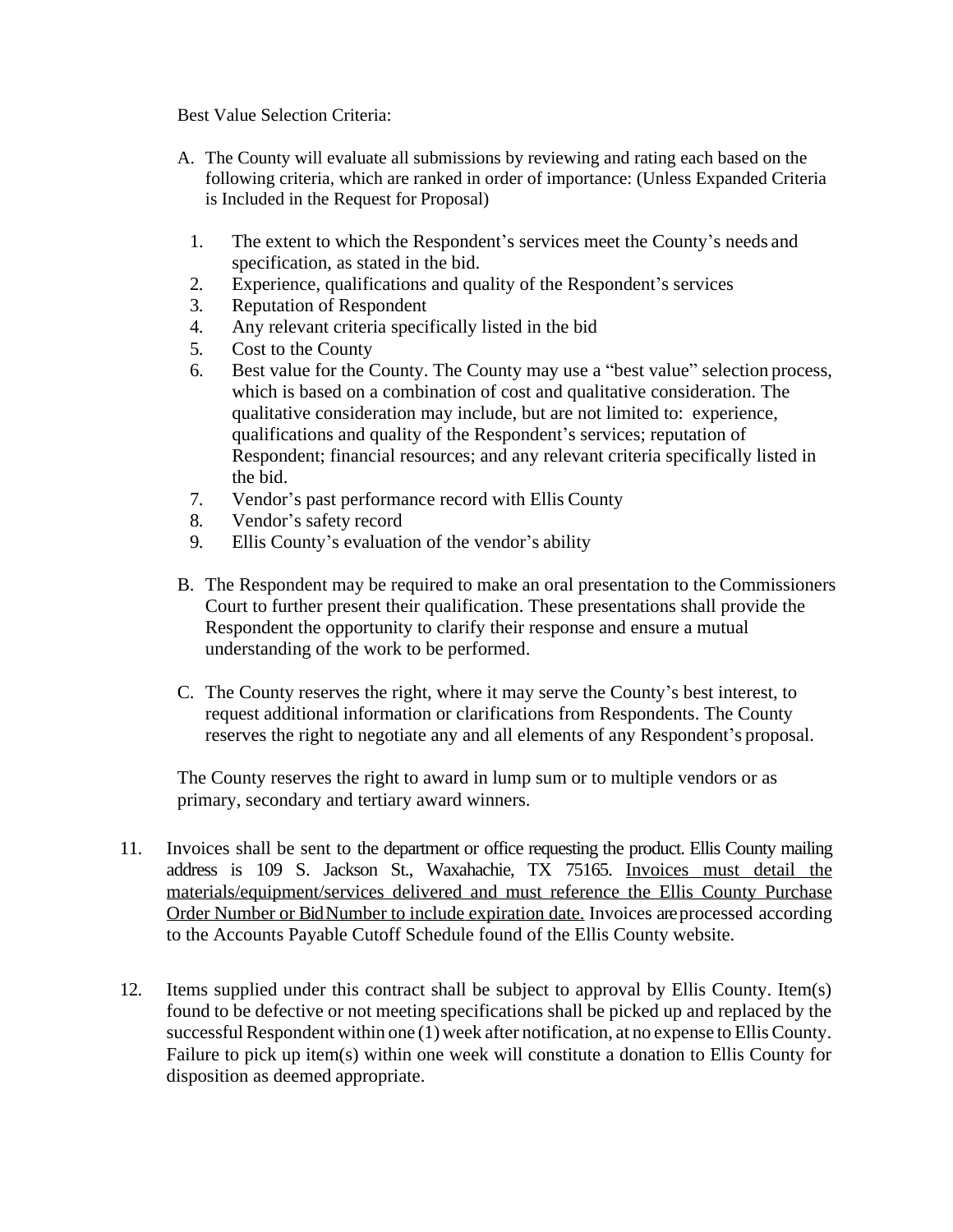- 13. Only the Commissioners Court of Ellis County, Texas, acting as a voting body may enter into any type of agreement or contract on behalf of Ellis County over \$50,000.00. The Purchasing Agent shall enter into all agreements under \$50,000.00. Department heads, other elected or appointed officials, are not authorized to enter into any type of agreement or contract on behalf of Ellis County, or to agree to any type of supplemental agreements or contracts for goods or services. Contracts are subject to review by the County's attorney prior to signature by the authorized County official. Invoices by Respondent that are at variance with this paragraph are void to the extent of that variance.
- 14. Whenever an article or material is defined by describing a proprietary product or by using the name of the manufacturer, the term "OR EQUAL" if not inserted shall be implied unless otherwise indicated by "NO SUBSTITUTIONS". The specified article or material shall be understood as descriptive. In case the unit price of an item differs from the extended price for the quantity proposal, the unit price shall govern.
- 15. The Respondent shall be considered an independent Respondent and not an agent, servant, employee or representative of the County in the performance of the work. No term or provision, hereof, or act of the Respondent shall be construed as changing that status.
- 16. The Respondent shall defend, indemnify, save, and hold harmless the County and all its officers, agents, employees from and against all suits, actions, or claims of the character, name and description brought for or on account of any injuries or damages (including but not restricted to death) received or sustained by any person(s) or property on account of, arising out of, or in connection with the performance of the work of Respondent, or any negligent act or omission of the Respondent in performance of the work contemplatedby this Contract.
- 17. The Respondent agrees, during the performance of the work, to comply with all applicable codes and ordinances of the appropriate City, Ellis County, or State of Texas as they may apply, as these laws may now read or as they may hereafter be changed or amended.
- 18. The Respondent shall obtain from the appropriate City, Ellis County, or State of Texas the necessary permit(s) required by the ordinances of the County, County, or State, for performance of the work.
- 19. The Respondent shall not sell, assign, transfer or convey the Contract in whole or in part, without the prior written consent of the County.
- 20. The Contract executed is enforceable in Ellis County, Texas, and if legal action is necessary, exclusive venue lies in district courts of Ellis County, Texas.
- 21. The contract shall be governed by, and construed in accordance with, the laws of the State of Texas and all applicable Federal laws.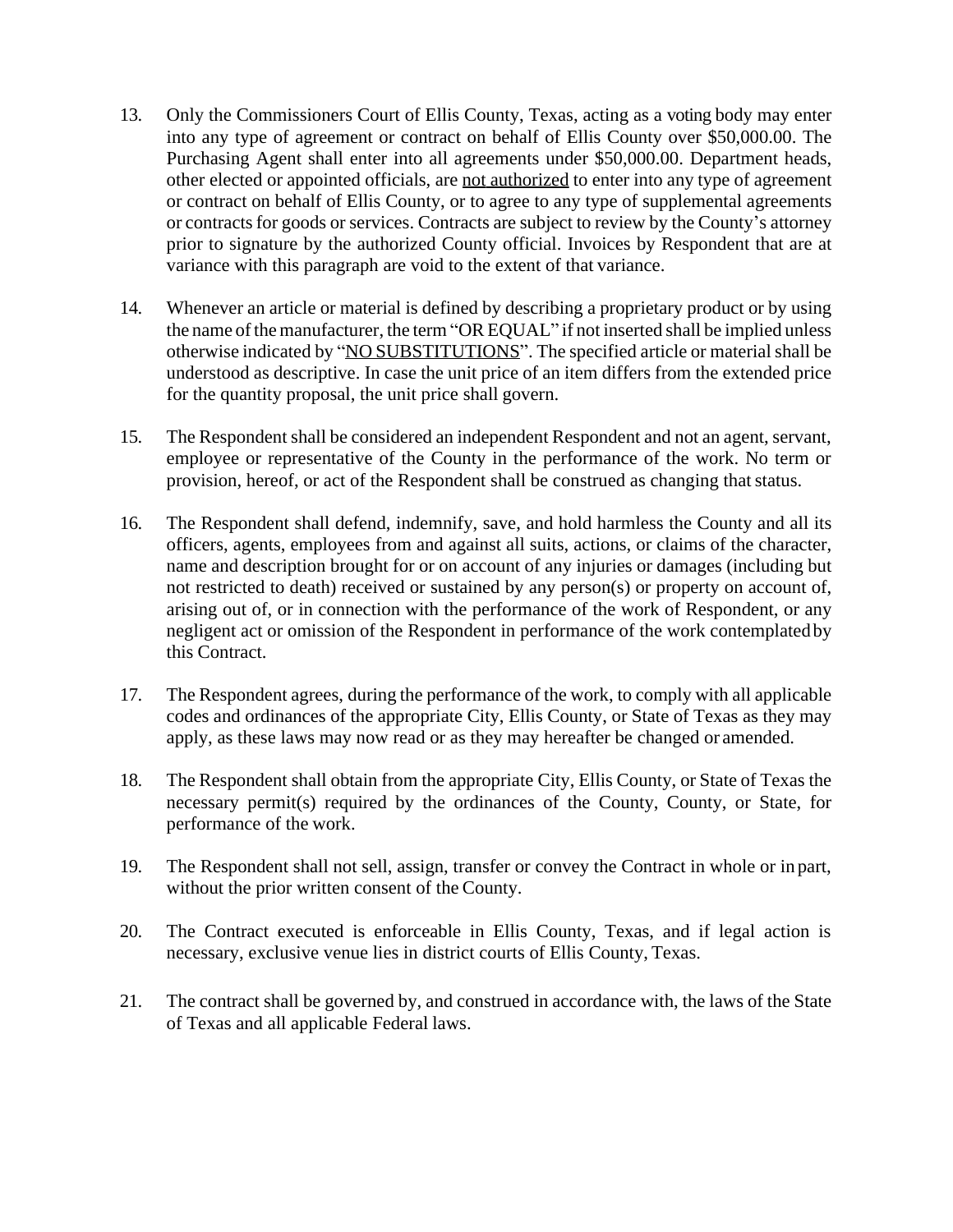- 22. Funding Clause Payments required to be made by Ellis County under the terms of this Contract shall be contingent upon and subject to the initial and continuing appropriation of funding for the Contract by and through the Commissioners Court of Ellis County, Texas.
- 23. Ellis County is exempt from federal excise and sales taxes, ad valorem taxes and personal property taxes; therefore, tax must not be included in proposals tendered. Proposed prices offered must be complete and all inclusive. Ellis County will not pay additional taxes, surcharges or other fees not included in purposed prices.
- 24. Ellis County expressly reserves the right to accept or reject in part or in whole, any proposals submitted, and to waive any technicalities or formalities as to such waiver is determined to be in the best interest of Ellis County.
- 25. In case any one or more of the provisions contained in this Contract shall for any reason be held to be invalid, illegal, or unenforceable in any respect, such invalidity, illegality, or unenforceability shall not affect any other provision thereof and this Contract shall be considered as if such had never been contained herein.
- 26. Proposals may be withdrawn prior to the official opening. Alterations made before the time of official opening must be initialed by Respondent guaranteeing authenticity. Submissions may not be amended, altered or withdrawn after the official opening,except upon the explicit recommendation of the Purchasing Agent and the formal approval of the Commissioners Court.
- 27. The Contract embodies the complete agreement of the parties hereto, superseding alloral or written previous and contemporary agreements between the parties and relating to matters herein, and cannot be modified without written agreement of the parties. The Contract will be executed after determination of the award.
- 28. Respondent must provide a certificate of insurance conforming to the above listed requirements or a statement of Respondent's insurance carrier certifying that the required coverage shall be obtained by Respondent within ten (10) days of formal award of the contract. In the case where a certification letter from an insurance carrier is attached to the proposal in lieu of an insurance certificate, any formal award of a contract shall be contingent upon required coverage being put into force prior to any performance required by subject contract. All insurance requirements including Workers Compensation as outlined in the Texas State Statutes shall be met prior to any delivery and shall remain in effect during the life of the contract.
- 29. Ellis County may terminate the contract at any time, without cause, upon thirty (30) days written notice to Respondent. It is further agreed by Respondent that Ellis County shall not be liable for loss or reduction in any anticipated profit.
- 30. If a Contract, resulting from an RFSQ/RFP/RFQ/CSP/RFB is for the execution of a public work, the following shall apply: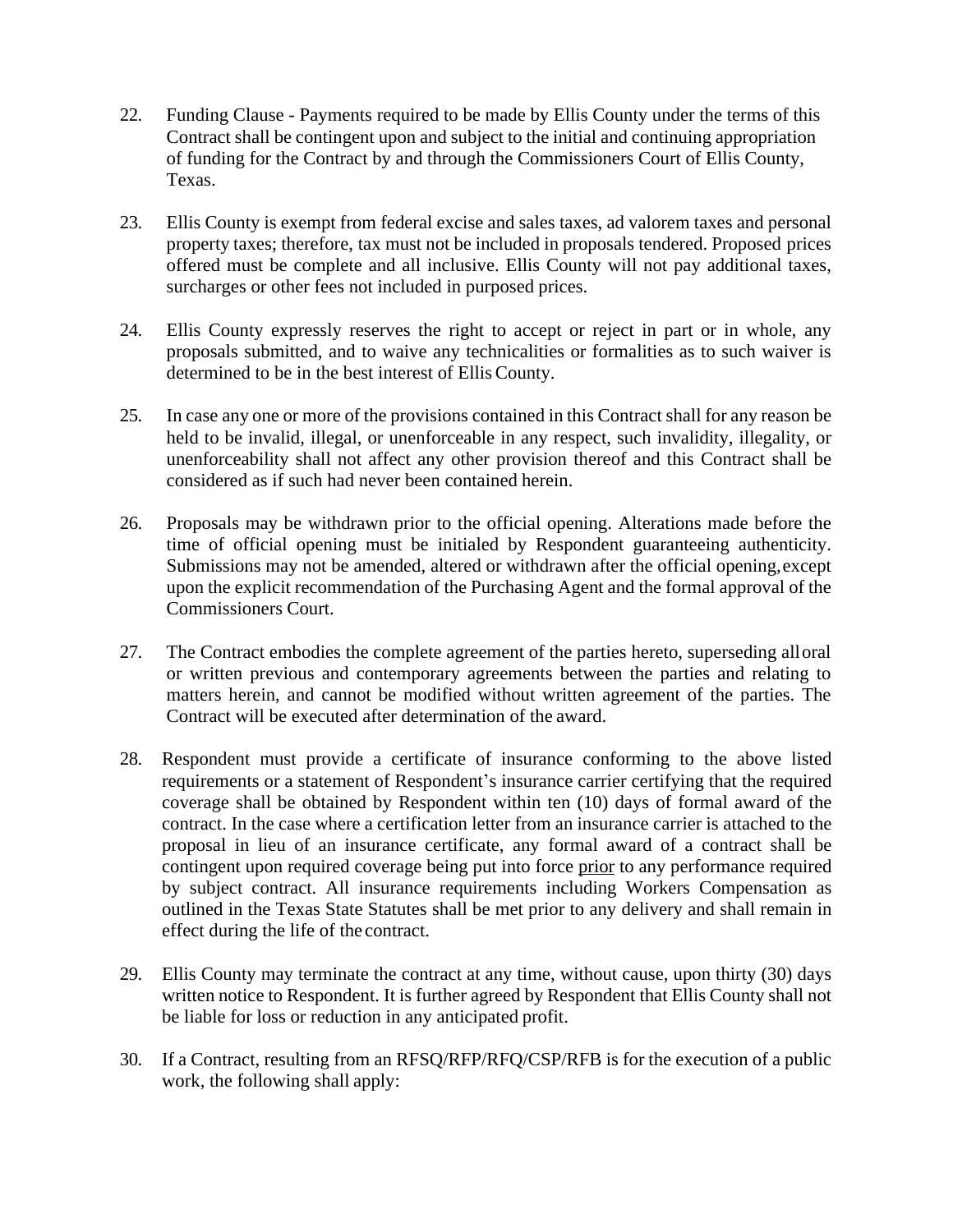**30.1 In accordance with Texas Government Code 2253.021, a County that makes a public works Contract with a prime Contractor shall require the Contractor, before beginning work, shall execute to the County a Payment Bond if the Contract is in excess of \$25,000.00. Such bond shall be in the amount of the Contract payable to the County and must be executed by a corporate surety in accordance with Texas law.**

**30.2 In accordance with Texas Government Code 2253.021, a County that makes a public works Contract with a prime Contractor shall require the Contractor, before beginning work, to execute to the County a Performance Bond if the Contract is in excess of \$100,000. Such bond shall be in the amount of the Contract payable to the County and must be executed by a corporate surety in accordance with Texas law. Bonds may be required in accordance with state statutes as outlined in the specifications.**

**30.3 In accordance with Texas Local Government Code 262.032, If the contract is for the construction of public works or is under a contract exceeding \$100,000, the bid specifications or request for proposals may require the bidder to furnish a good and sufficient bid bond in the amount of five percent of the total contract price. A bid bond must be executed with a surety company authorized to do business in this state.**

**(b) Within 30 days after the date of the signing of a contract or issuance of a purchase order following the acceptance of a bid or proposal and prior to commencement of the actual work, the bidder or proposal offeror shall furnish a performance bond to the county, if required by the county, for the full amount of the contract if that contract exceeds \$50,000. This subsection does not apply to a performance bond required to be furnished by Chapter [2253](http://www.statutes.legis.state.tx.us/GetStatute.aspx?Code=GV&Value=2253), Government Code.**

- 31. Ellis County is wholly committed to developing, establishing, maintaining, and enhancing minority business involvement in the total procurement process. It is the policy of Ellis County to involve qualified minority/women-owned businesses to the greatest extent feasible in the County's procurement of goods, equipment, services and construction projects. The County, its Respondents, their suppliers and sub-Respondents, vendors of goods, equipment, services, and professional services, shall not discriminate based on race, color, religion, national origin, age, handicap, or sex in the award and/or performance of contracts. However, competition and quality of work remain the ultimate standards in Respondent, sub-Respondent, vendor service, professional service, and supplier utilization. All vendors, suppliers, professionals and Respondents doing business or anticipating doing business with Ellis County shall support, encourage and implement steps toward our common goal of establishing equal opportunity for all citizens of Ellis County.
- 32. Respondents must provide the following information as part of this submission:
	- A. Form of business. (If a corporation, limited partnership or limited liability company, indicate the state of creation).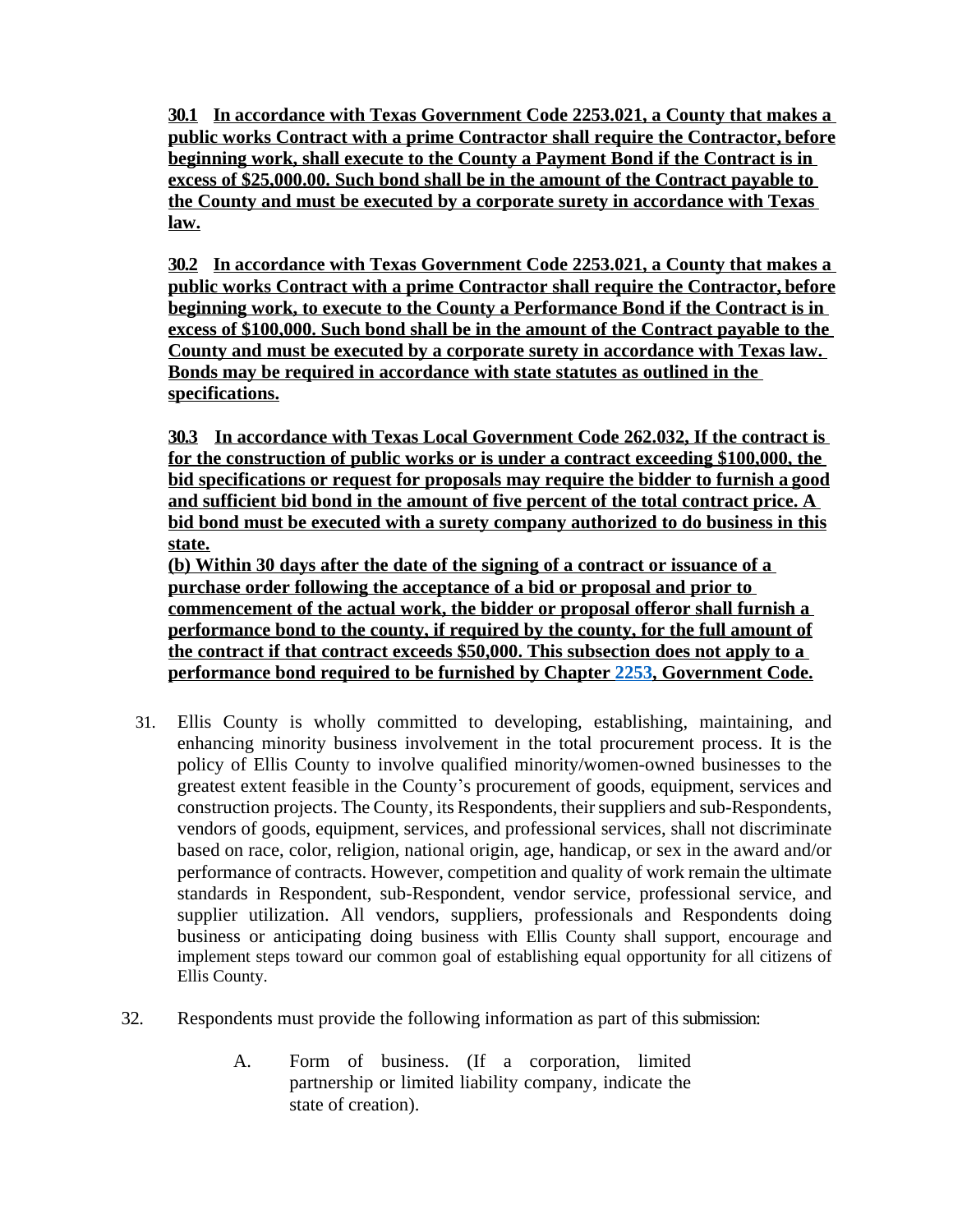- B. Name of contact person (single point of contact with the Respondent).
- C. List of all criminal charges, lawsuits or dispute resolutions to which Respondent is a party in the past five (5) years and the nature of the issue. Indicate if and how it was resolved.
- D. List all criminal charges, lawsuits, or alternative dispute resolutions to which Respondent becomes a party for the period beginning with the submission of the proposal until the rejection or award of the Contract.
- E. Current Audit Report, Comprehensive Annual Financial Statement, or Current Balance Sheet and Income statement.
- 33. Ellis County reserves the right to reject any or all proposals, to award contracts toprimary and secondary respondents, to reject materials/proposals not meeting specifications, and to increase or decrease quantities and to award separate contracts based on geographic locations. Proposals may be rejected, among other reasons, for any of the following specific reasons:
	- A. Proposals received after the time limit set for receiving proposals.
	- B. Proposals containing irregularities.
	- C. Unbalanced value of items.
- 34. Respondents may be disqualified and their proposals not considered, among other reasons, for any of the following specific reasons:
	- A. Reason for believing collusion exists among Respondents.
	- B. Reasonable grounds for believing that any Respondent is interested in more than one proposal for the work contemplated
	- C. The Respondent being interested in any litigation against theCounty.
	- D. The Respondent being in arrears on any existing contract of having defaulted on a previous contract.
	- E. Lack of competency as revealed by a financial statement, experience and equipment, questionnaires, etc.
	- F. Uncompleted work, which in the judgment of the County, will prevent or hinder the prompt completion of additional work, if awarded.
	- G. Respondents shall not owe delinquent property tax in Ellis County.
- 35. Due care and diligence has been used in preparation of this information, and it is believed to be substantially correct. However, the responsibility for determining the full extent of exposure and the verification of all information presented rests solely with the Respondent. Ellis County and its representatives will NOT be responsible for anyerrors or omissions in these specifications, nor for the failure of the part of the Proposer/Respondent to determine the full extent of the exposures.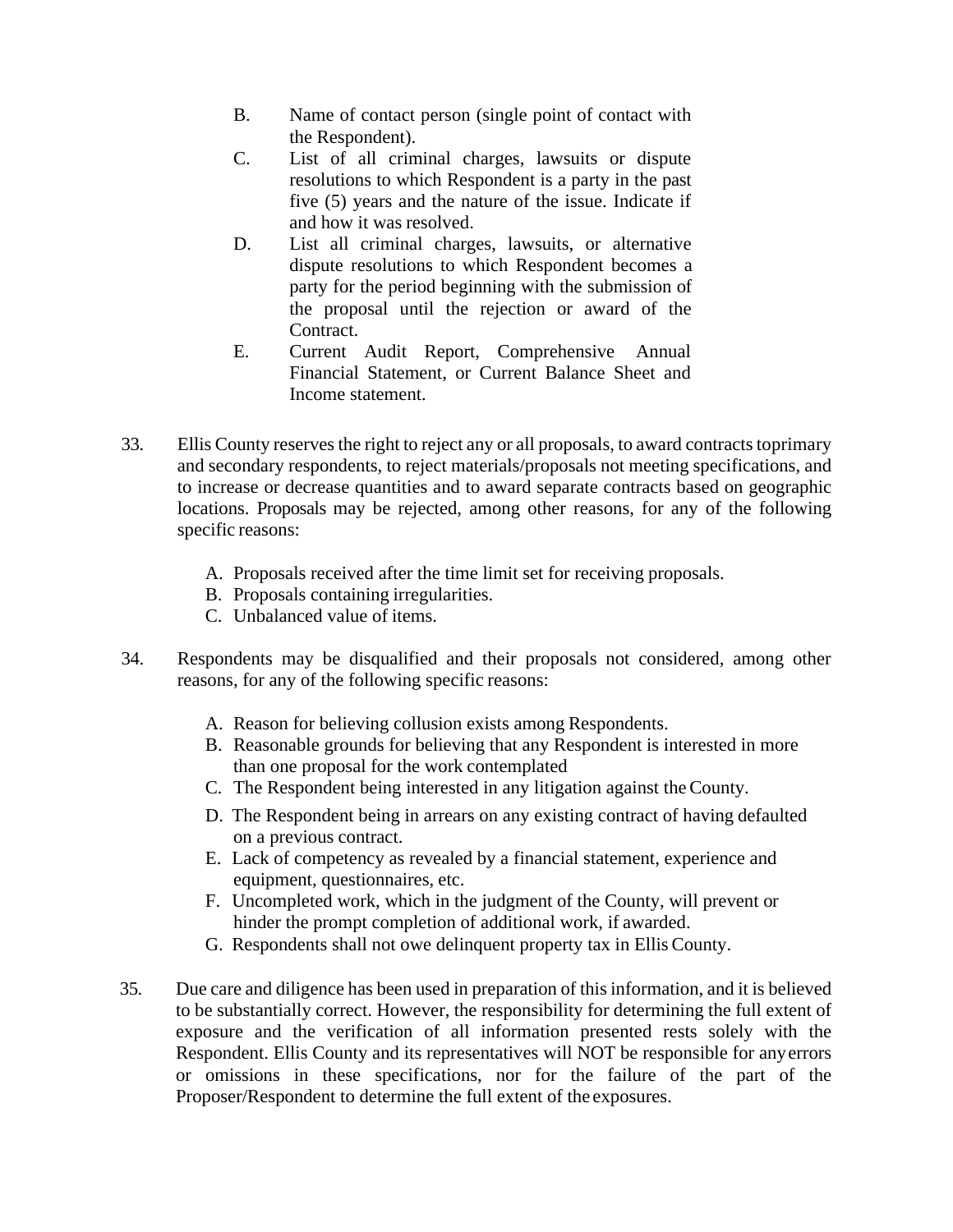- 36. Purchasing hours of operation shall be between 8:00 a.m. and 5:00 p.m., Monday through Friday, closed from 12:00 p.m. to 1:00p.m. for lunch. Delivery dates are important to Ellis County and may be required to be a part of each proposal. The delivery date indicates a guaranteed delivery to Ellis County, Texas. Failure of the respondent to meet guaranteed delivery dates or service performance could affect future County business.
- 37. Breach of contract or default authorizes the County to purchase elsewhere and charge the full increase in cost and handling to the defaulting Respondent.
- 38. The contract will be governed by the laws of the State of Texas. Should any portion of the contract be in conflict with the laws of the State of Texas, the State laws shall invalidate only that portion. The remaining portion of the contract shall remain in effect. The contract is performable in Ellis County, Texas.
- 39. All delivery and freight charges (FOB Inside delivery at the Entity's designated locations) are to be included as part of the proposal/quote/proposal price. All components required to render the item complete, installed and operational shall be included in the total proposal/quote/ proposal price. The Entity will pay no additional freight/delivery/installation/setup fees.
- 40. Certification of Eligibility: This provision applies if the anticipated contract exceeds \$100,000.00 and as it relates to the expenditure of federal grant funds. By submitting a proposal or proposal in response to this solicitation, the Respondent certifies that at the time of submission, he/she is not on the Federal Government's list of suspended, ineligible, or debarred Respondents. In the event of placement on the list between the time of proposal/proposal submission and time of award, the Respondent will notify theCounty Purchasing Agent. Failure to do so may result in terminating this contract for default.
- 41. Any catalog, brand name or manufacturer's reference used is considered to be descriptive not restrictive and is indicative of the type and quality the County desires to purchase. Proposals on similar items of like quality will be considered if the proposal is noted and fully descriptive brochures are enclosed. If notation of substitution is not made, it is assumed vendor is proposing item specified. Successful respondent willnot be allowed to make unauthorized substitutions after award.
- 42. Respondent represents and warrants that: (1) it does not, and will not for the duration of the contract, boycott energy companies or (2) the verification required by Section 2274.002 of the Texas Government Code does not apply to the contract. If circumstances relevant to this provision change during the course of the contract, Respondent shall promptly notify the Ellis County Purchasing Department.
- 43. Respondent verifies that: (1) it does not, and will not for the duration of the contract, have a practice, policy, guidance, or directive that discriminates against a firearm entity or firearm trade association or (2) the verification required by Section 2274.002 of the Texas Government Code does not apply to the contract. If circumstances relevant to this provision change during the course of the contract, Respondent shall promptly notify the Ellis County Purchasing Department.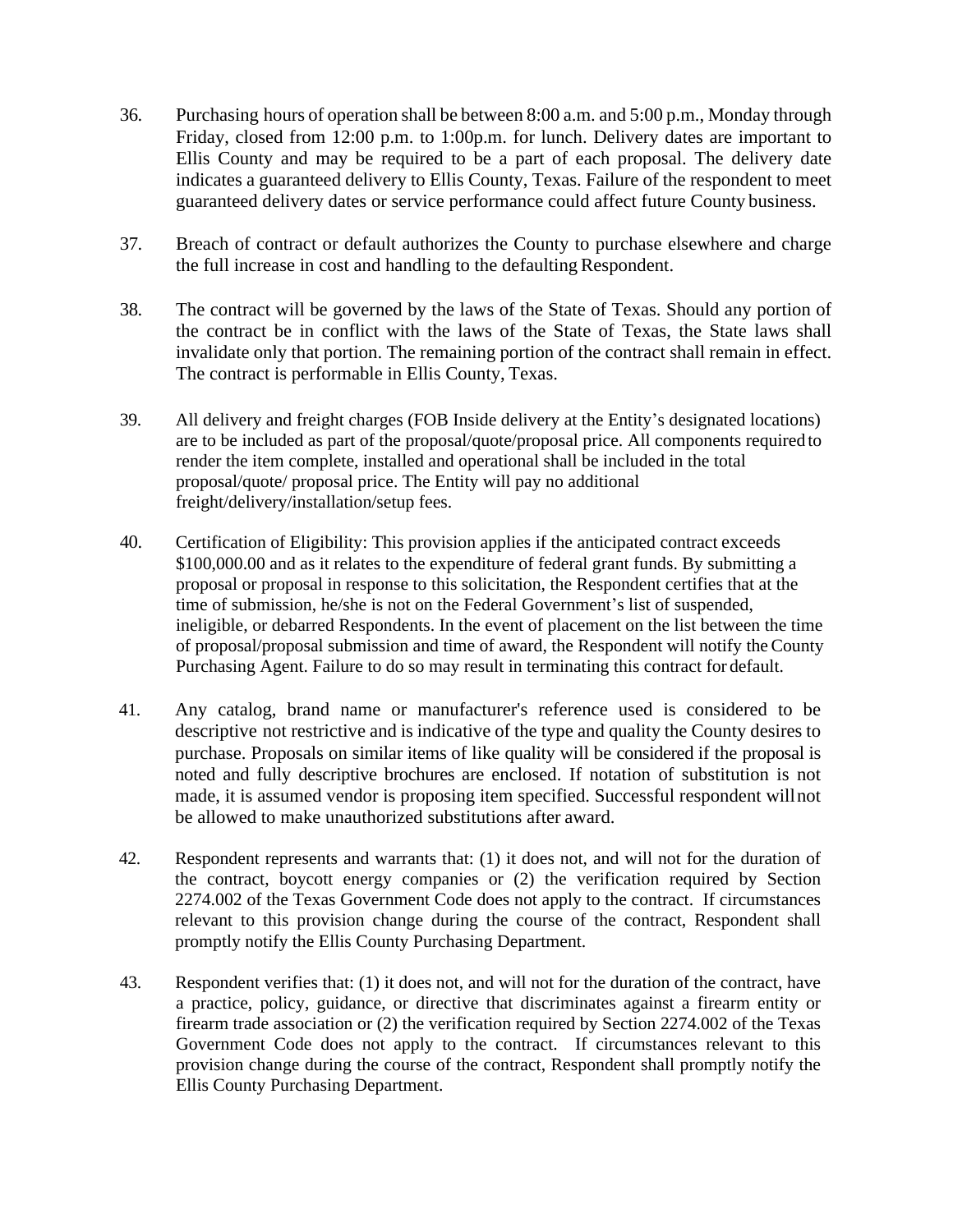## **If Federal Funds are being utilized, the following 2 CFR 200C clauses apply. (Uniform Administrative Requirements, Cost Principles & Audit Requirements for Federal Awards)**

- 44. Equal Employment Opportunity (if Grant related): PERFORMING PARTY shall not discriminate against any employee or applicant for employment because of race, religion, color, sex, sexual orientation, gender identity, or national origin. PERFORMING PARTY shall take affirmative actions to ensure that applicants are employed, and that employees are treated, during their employment, without regard to their race, religion, color, sex, sexual orientation, gender identity, or national origin. Such actions shall include, but not be limited to, the following: employment, upgrading, demotion, or transfer; recruitment or recruitment advertising; layoff or termination; rates of pay or other forms of compensation; and selection for training, including apprenticeship.
- 45. Davis-Bacon Act (if Grant related): PERFORMING PARTY agrees to comply with all applicable provisions of 40 USC  $\S$  3141 – 3148.
- 46. Contract Work Hours and Selection Standards (if Grant related): PERFORMING PARTY agrees to comply with all applicable provisions of 40 USC  $\S 3701 - 3708$  to the extent this agreement indicates any employment of mechanics or laborers.
- 47. Rights to Invention Made Under Contract or Agreement (if Grant related): PERFORMING PARTY agrees to comply with all applicable provisions of 37 CFR Part 401.
- 48. Clean Air Act, Federal Water Pollution Control Act, and Energy Policy Conservation Act (if Grant related): PERFORMING PARTY agrees to comply with all applicable provisions of the Clean Air Act under 42 USC § 7401 – 7671, the Energy Federal Water Pollution Control Act 33 USC § 1251 – 1387, and the Energy Policy Conservation Act under 42 USC § 6201.
- 49. Debarment/Suspension: PERFORMING PARTY is prohibited from making any award or permitting any award at any tier to any party which is debarred or suspended or otherwise excluded from or ineligible for participation in federal assistance programs under Executive Order 12549, Debarment and Suspension. PERFORMING PARTY and its subcontractors shall comply with the special provision "Certification Requirements for Recipients of Grants and Cooperative Agreements Regarding Debarments and Suspensions".
- 50. Restrictions on Lobbying: PERFORMING PARTY of these funds is prohibited from using monies for lobbying purposes; PERFORMING PARTY shall comply with the special provision "Restrictions on Lobbying," which is included as Attachment C of this Agreement. PERFORMING PARTY shall include a statement of compliance with the Lobbying Certification and Disclosure of Lobbying Activities in applicable procurement solicitations. Lobbying Certification and Disclosure of Lobbying Activities shall be completed by subcontractors and included in subcontractor contracts, as applicable.
- 51. Procurement of Recovered Materials (if Grant related): PERFORMING PARTY agrees to comply with all applicable provisions of 2 CFR §200.322.